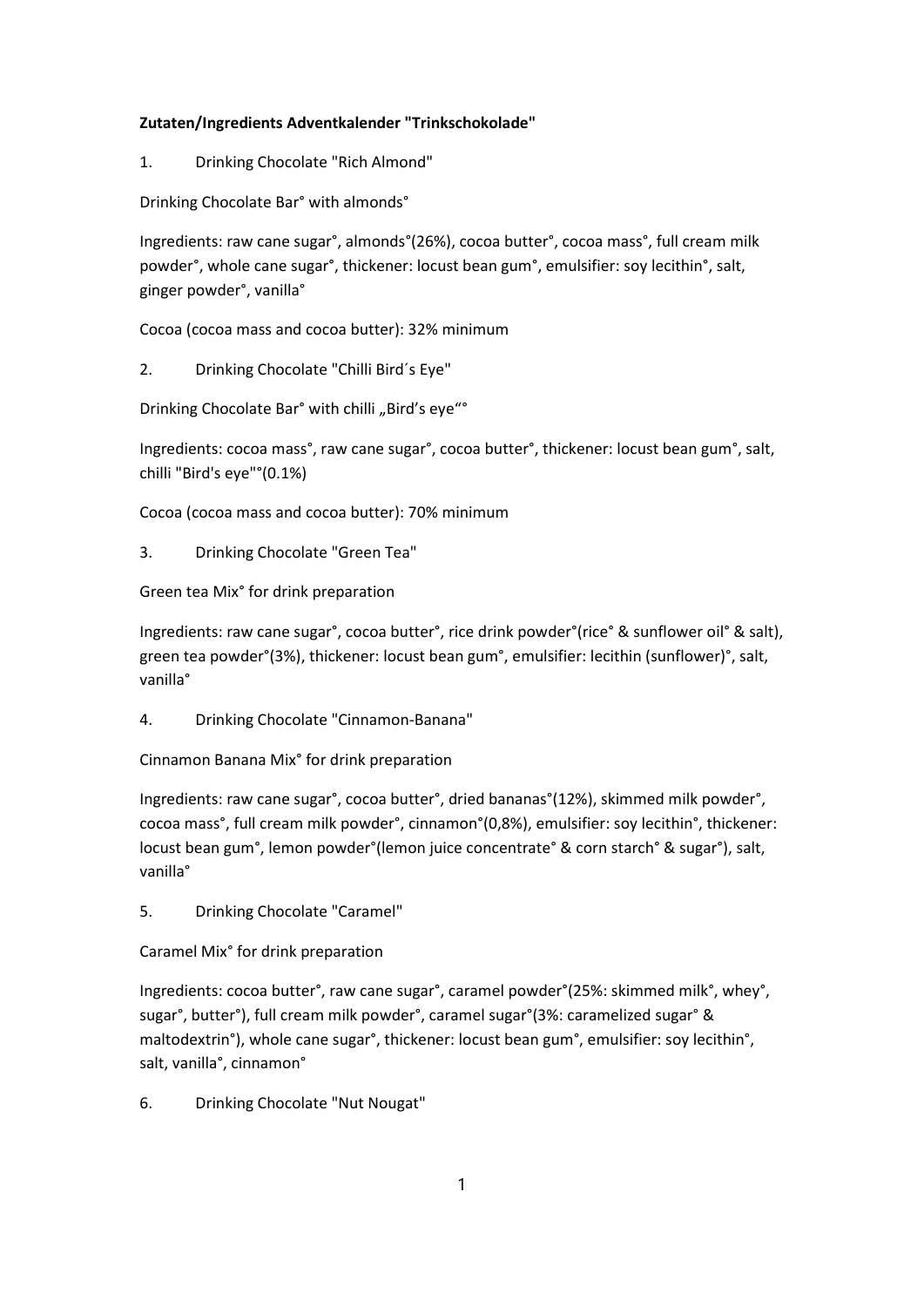Drinking Chocolate Bar° with hazelnuts°

Ingredients: raw cane sugar°, hazelnuts°(24%), cocoa mass°, cocoa butter°, thickener: locust bean gum°, whole cane sugar°, emulsifier: soy lecithin°, salt, cinnamon°, vanilla°

7. Drinking Chocolate "Ginger Coconut"

Drinking Chocolate Bar° with ginger° and coconut°

Ingredients: raw cane sugar°, cocoa butter°, rice drink powder°(rice° & sunflower oil° & salt), cocoa mass°, coconut crisps°(8%), ginger powder°(4%), coconut powder°(coconut milk° & maltodextrin°), thickener: locust bean gum°, salt, lemon powder°(lemon juice concentrate° & corn starch° & sugar°), vanilla°, emulsifier: lecithin (sunflower)°

8. Drinking Chocolate "Honey Cinnamon"

Drinking Chocolate Bar° with honey caramel crips° and cinnamon°

Ingredients: raw cane sugar°, cocoa butter°, full cream milk powder°, honey caramel crisps°(7%: sugar° & glucose syrup° & butter° & honey°), caramel powder°(skimmed milk°, whey°, sugar°, butter°), skimmed milk powder°, sweet whey powder°, cocoa mass°, whole cane sugar°, cinnamon°(0,4%), thickener: locust bean gum°, emulsifier: soy lecithin°, salt, vanilla°

Cocoa (cocoa mass and cocoa butter): 32% minimum

9. Drinking Chocolate "Xocitto 100%"

Drinking Chocolate Bar°

Ingredients: cocoa mass°, thickener: locust bean gum° Origin chocolate with cocoa beans from Ecuador.

Cocoa: 100% minimum

10. Drinking Chocolate "White Vanilla"

White Drinking Chocolate Bar° with vanilla°

Ingredients: raw cane sugar°, cocoa butter°, full cream milk powder°, almonds°, skimmed milk powder°, sweet whey powder°, whole cane sugar°, vanilla°(1%), thickener: locust bean gum°, emulsifier: soy lecithin°, salt, cinnamon°, rose petals°, lemon powder°(lemon juice concentrate° & corn starch° & sugar°)

11. Drinking Chocolate "Hemp Drink"

Drinking Chocolate Bar° with hemp seeds°

Ingredients: raw cane sugar°, cocoa mass°, hemp seeds°(21%), cocoa butter°, rice drink powder°(rice° & sunflower oil° & salt), thickener: locust bean gum°, emulsifier: soy lecithin°,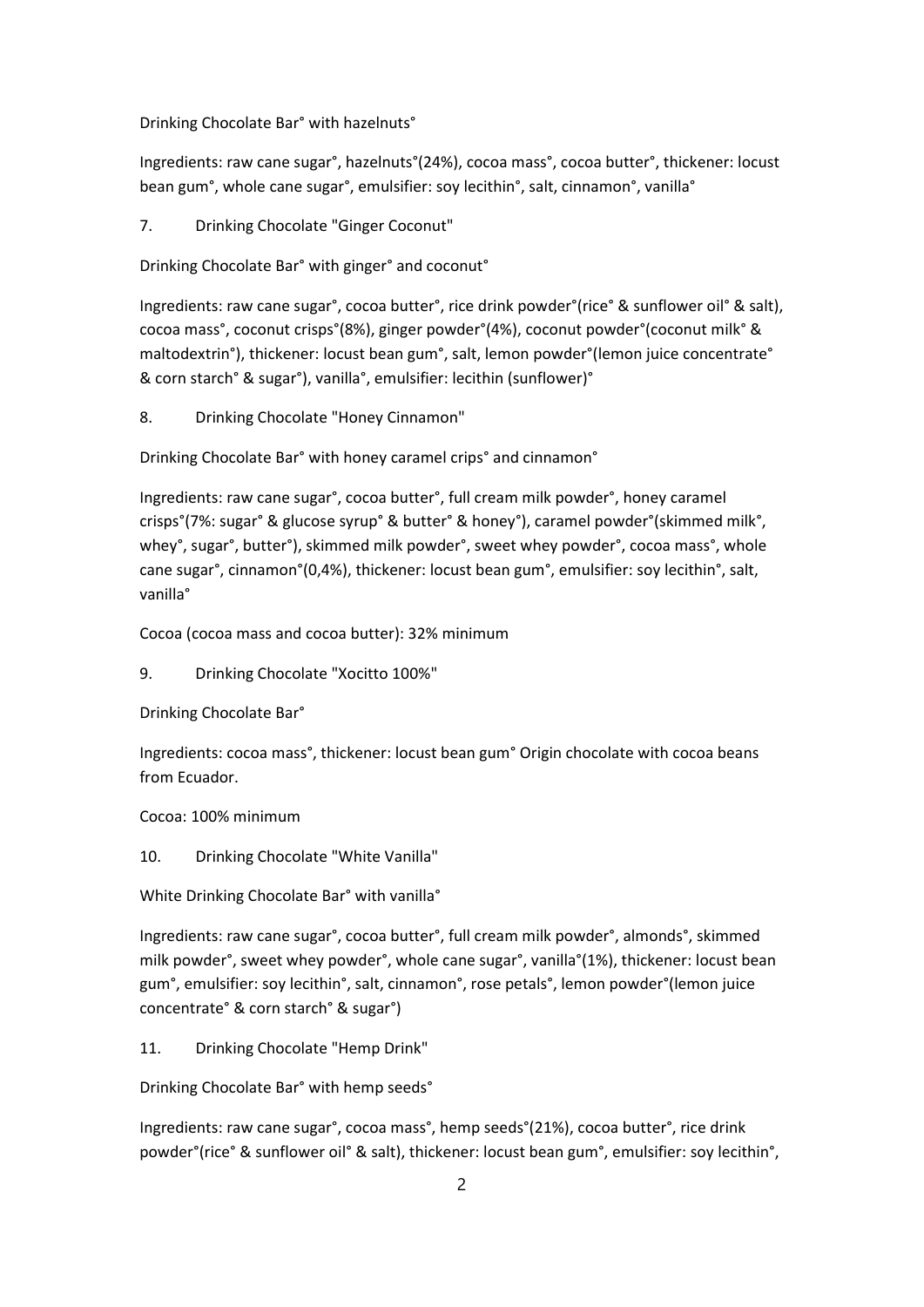## salt

Cocoa (cocoa mass and cocoa butter): 39% minimum

12. Drinking Chocolate "Bitter Classic"

Drinking Chocolate Bar°

Ingredients: cocoa mass°, raw cane sugar°, cocoa butter°, thickener: locust bean gum°, salt, chilli "Bird's eye"°

Cocoa (cocoa mass and cocoa butter): 78% minimum

13. Drinking Chocolate "Milk Cocoa"

Drinking Chocolate Bar°

Ingredients: raw cane sugar°, cocoa mass°, cocoa butter°, full cream milk powder°, caramel powder°(skimmed milk°, whey°, sugar°, butter°), thickener: locust bean gum°, whole cane sugar°, salt, emulsifier: soy lecithin°, vanilla°, cinnamon°

Cocoa (cocoa mass and cocoa butter): 45% minimum

14. Drinking Chocolate "Indian Chai"

Drinking Chocolate Bar° with spices°

Ingredients: cocoa mass°, raw cane sugar°, cocoa butter°, caramel powder°(skimmed milk°, whey°, sugar°, butter°), full cream milk powder°, cardamom°(0,5%), shiitake powder°(0,4%), thickener: locust bean gum°, whole cane sugar°, cinnamon°(0,2%), salt, pepper°(0,2%), coriander°(0,2%), star anise°(0,1%), emulsifier: soy lecithin°, vanilla°

Cocoa (cocoa mass and cocoa butter): 58% minimum

15. Drinking Chocolate "Caffé Latte"

Coffee Mix° for drink preparation

Ingredients: raw cane sugar°, cocoa butter°, full cream milk powder°, ground coffee beans°(3%), sweet whey powder°, cocoa mass°, whole cane sugar°, coffee powder°(0.4%), thickener: locust bean gum°, emulsifier: soy lecithin°, salt, vanilla°

16. Drinking Chocolate "Cardamom"

Drinking Chocolate Bar° with coffee° and cardamom°

Ingredients: raw cane sugar°, cocoa butter°, full cream milk powder°, cocoa mass°, cardamom°(1%), ground coffee beans°(1%), sweet whey powder°, thickener: locust bean gum°, whole cane sugar°, salt, coffee powder°(0,1%), emulsifier: soy lecithin°, vanilla°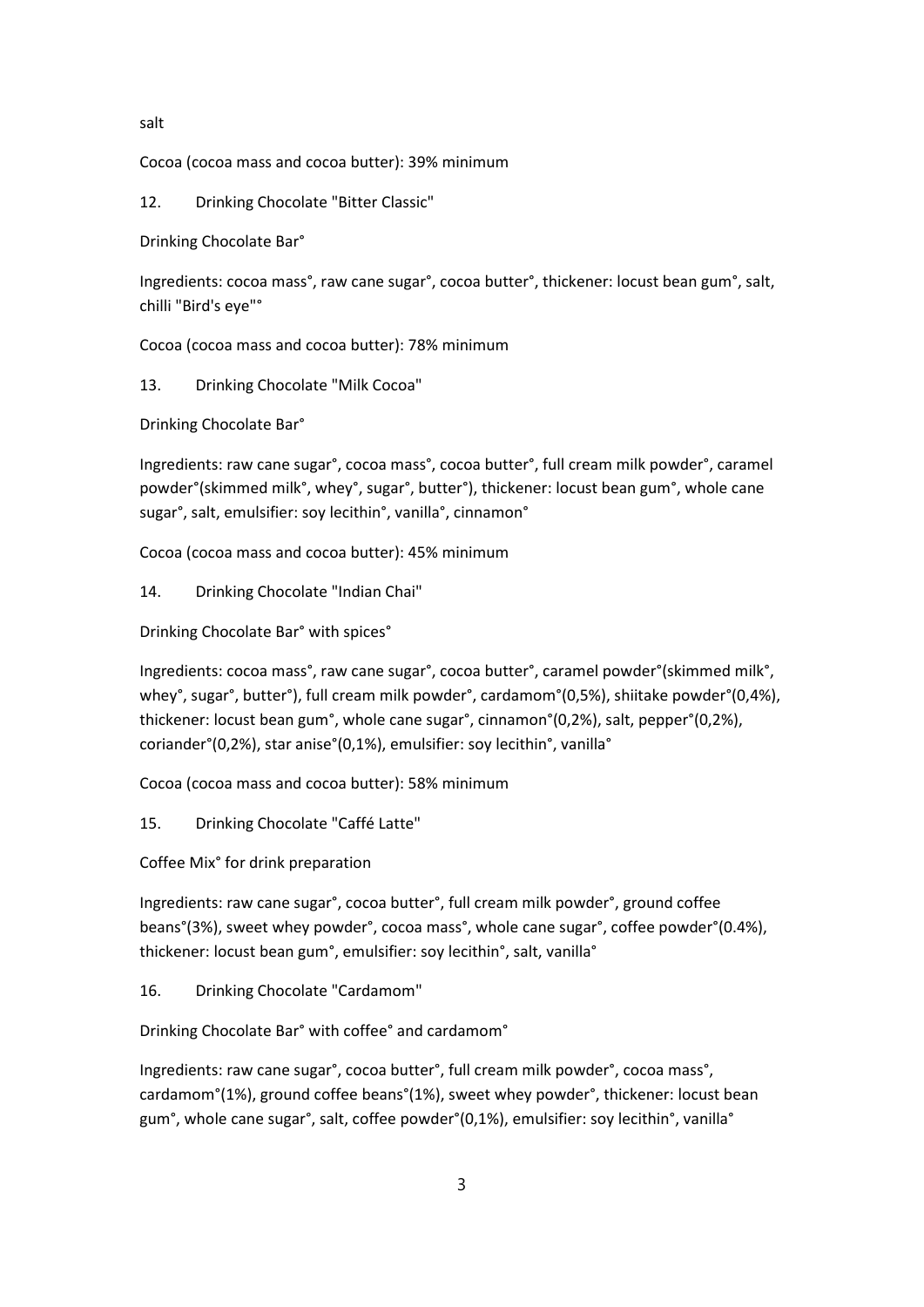Cocoa (cocoa mass and cocoa butter): 37% minimum

17. Drinking Chocolate "Nut Nougat"

Drinking Chocolate Bar° with hazelnuts°

Ingredients: raw cane sugar°, hazelnuts°(24%), cocoa mass°, cocoa butter°, thickener: locust bean gum°, whole cane sugar°, emulsifier: soy lecithin°, salt, cinnamon°, vanilla°

18. Drinking Chocolate "Cashew-Caramel"

Cashew Caramel Mix° for drink preparation

Ingredients: raw cane sugar°, cocoa butter°, caramel powder°(19%: skimmed milk°, whey°, sugar°, butter°), caramel crisps°(7%: sugar° & glucose syrup° & butter°), cashews°(6%), full cream milk powder°, whole cane sugar°, sweet whey powder°, caramel sugar°(0,3%:caramelized sugar° & maltodextrin°), thickener: locust bean gum°, emulsifier: soy lecithin°, cocoa mass°, salt, vanilla°, orange powder°(orange juice concentrate° & rice flour°), cinnamon°, mint°, chilli "Bird's eye"°, pepper°, ginger powder°, lemon powder°(lemon juice concentrate° & corn starch° & sugar°)

19. Drinking Chocolate "Bitter Classic"

Drinking Chocolate Bar°

Ingredients: cocoa mass°, raw cane sugar°, cocoa butter°, thickener: locust bean gum°, salt, chilli "Bird's eye"°

Cocoa (cocoa mass and cocoa butter): 78% minimum

20. Drinking Chocolate "Nectar of the Gods"

Drinking Chocolate Bar° with maca° and tonka beans°

Ingredients: raw cane sugar°, cocoa butter°, cocoa mass°, macadamias°, full cream milk powder°, sweet whey powder°, maca powder°(1,4%), thickener: locust bean gum°, emulsifier: soy lecithin°, vanilla°, salt, whole cane sugar°, chilli "Bird's eye"°, tonka beans°(0,01%), cardamom°, bitter almond oil°, coriander°, cinnamon°, rose oil°

Cocoa (cocoa mass and cocoa butter): 30% minimum

21. Drinking Chocolate "White Vanilla"

White Drinking Chocolate Bar° with vanilla°

Ingredients: raw cane sugar°, cocoa butter°, full cream milk powder°, almonds°, skimmed milk powder°, sweet whey powder°, whole cane sugar°, vanilla°(1%), thickener: locust bean gum°, emulsifier: soy lecithin°, salt, cinnamon°, rose petals°, lemon powder°(lemon juice concentrate° & corn starch° & sugar°)